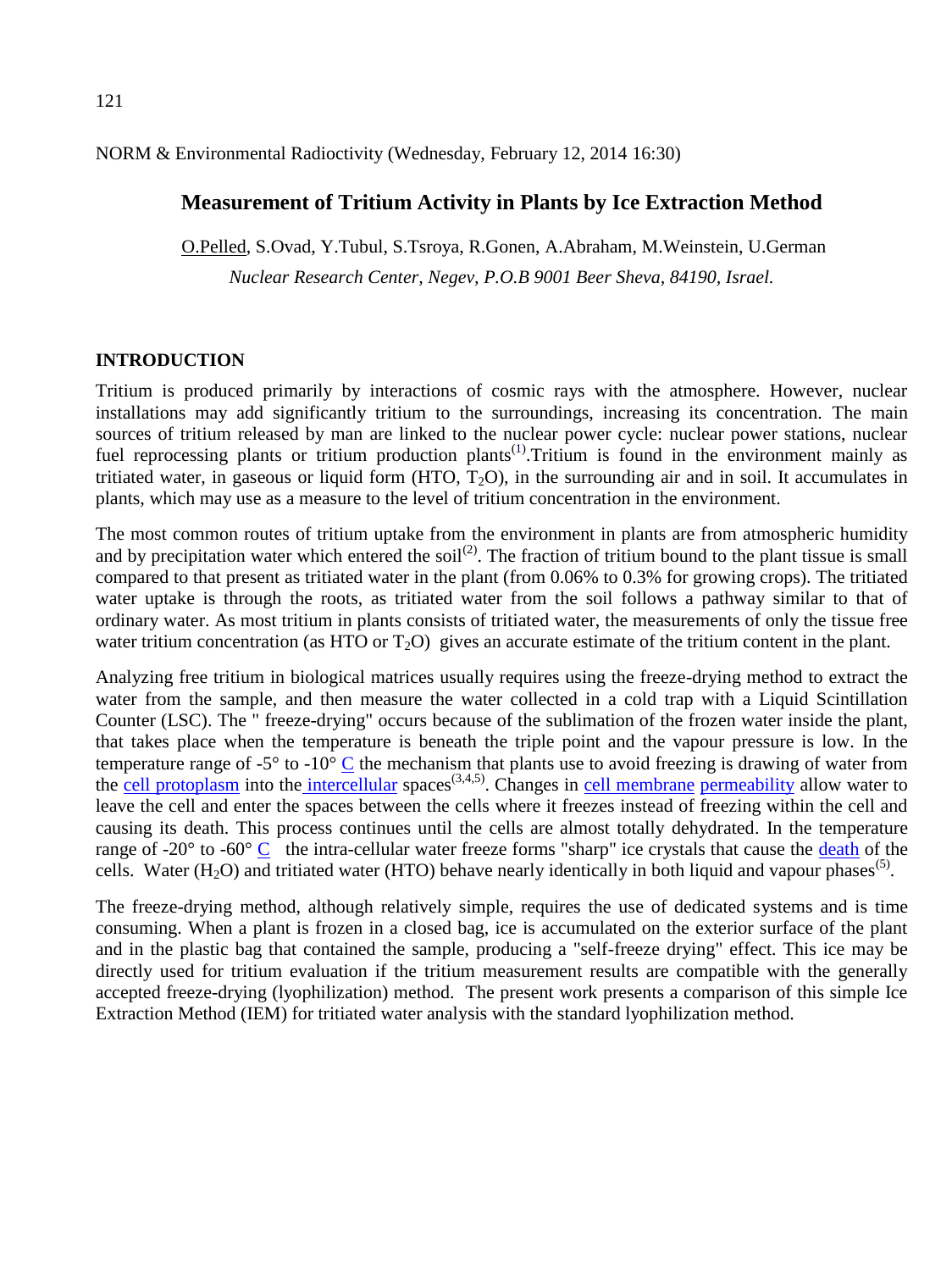## **MATERIALS AND METHODS**

More than 100 desert plants samples containing stem and foliage were collected, put in a double plastic bags and were frozen to  $-20^{\circ}$ C for more than 3 months, allowing formation of enough ice (to produce more than 15 cc of water).

The ice from each sample was collected, melted and filtrated through filter paper (Whatman No-41), to separate solids. In some cases, when the final water sample was turbid, a distillation process was employed. After collecting the ice from the bag, the remaining plant was lyophilized and a second sample was obtained. This was done by placing the plant in a glass container, which was part of a vacuum system intended to maintain the sublimation condition and a cold trap for the water vapour collection.

The two liquid samples obtained by both methods, were counted in a liquid scintillation (LSC) system for 20 minutes. Quenching correction was applied as usual in liquid scintillation counting.

### **RESULTS**

The vegetation used for the investigation was random plants in the Negev area. From 100 samples, only 40 results were above the Minimal Detection Activity (MDA) of the LSC system and were suitable for comparison. Fig.1 shows the tritium activity ratio  $A_{IEM}/A_{Ivophilization}$  of the samples prepared by the two methods. The blue (triangle) marks indicate results with a large standard deviation (>50%) caused by a very low tritium activity, near the MDA of the LSC system (0.01Bq/cc). The red (circle) marks are related to results with a standard deviation lower than 30%.



**Fig.1:** The tritium activity ratio  $A_{IEM}/A_{Ivophilization}$  for samples containing tritium activities higher than the MDA of the LSC system.

It can be seen that most results, except the values for very low activities with very high associated statistical uncertainties, show an agreement of up to about 20% between the IEM and the standard lyophylization methods. The average ratio is 1.14±0.26, which indicates a slightly bias of approximately 15% in favour of the IEM method. However, this bias is within the standard error of the average.